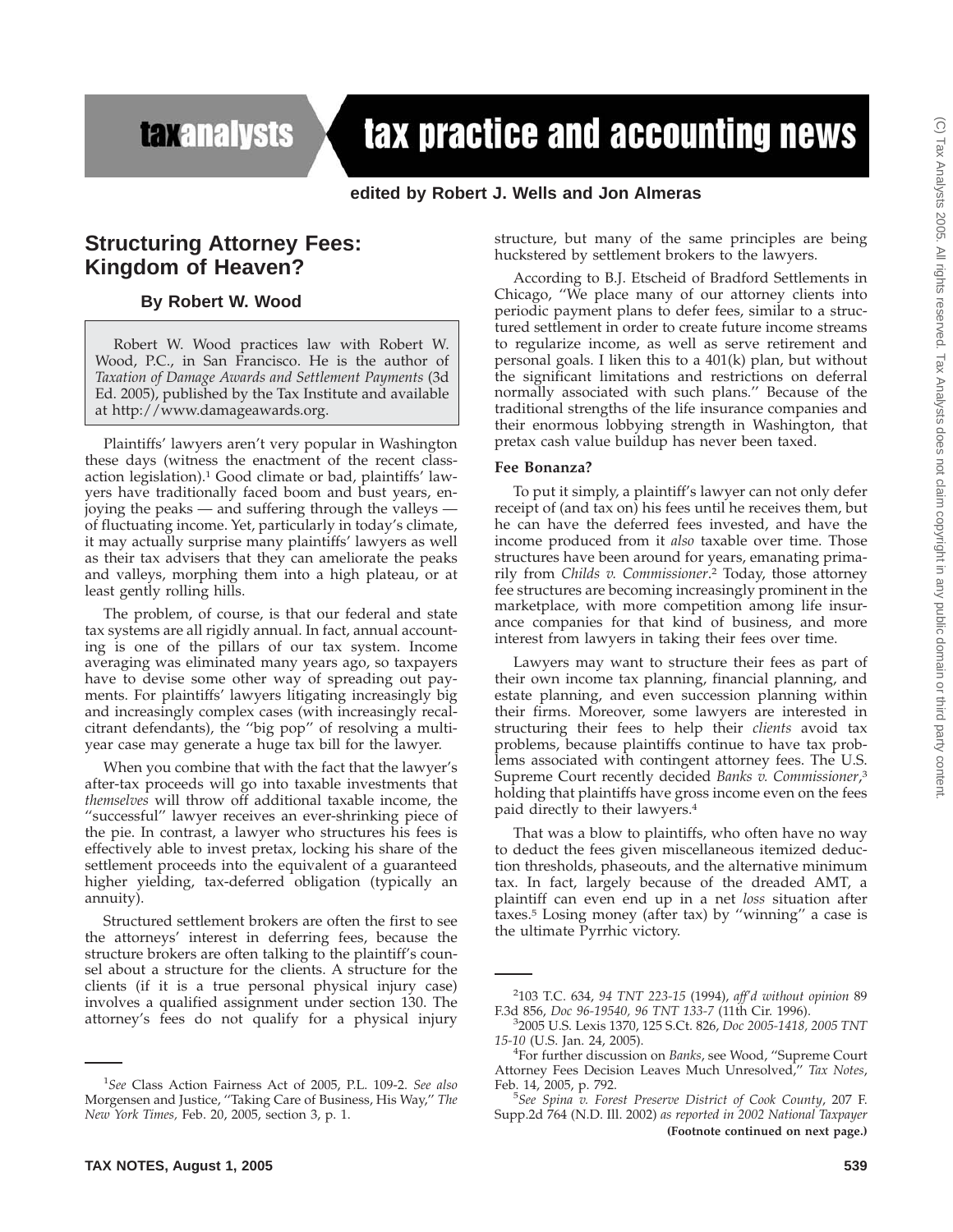## **Marketplace for Attorneys' Structures**

Some insurance companies will write annuities for structured attorney fees when the attorney is the only one structuring payments. In other words, even if the client chooses to take all of his money in cash, the attorney can still structure the attorney fees. Other insurance companies will write structures for attorneys only when the client is also structuring his recovery.

Why certain insurance markets jump one way or the other on this issue (structuring attorney fees alone vs. structuring attorney fees only when the client structures) is a fairly technical issue related to how each company perceives the mechanics of structured settlements and their tax qualification. What is important for lawyers to know is simply that in either case, there are financial professionals and insurance companies who offer structured settlements of attorney fees.

## **Technical Requirements**

As you might expect, there are some technical requirements that must be met for an attorney fee structure to be successful for income tax purposes. ''Success'' here simply means having the income taxed only as it is disbursed to the lawyer. As we'll see, there are several statutory and case law doctrines that may apply to structures. If you misstep, the IRS can use those doctrines against you to try to tax all of your attorney fees as if you didn't put a structure in place. Fear of that constructive (for tax purposes) receipt causes some lawyers not to do fee structures. That, in my judgment, is a significant overreaction.

Of course, observing the technical requirements is important. Yet if you follow a few simple steps, you are quite unlikely to have a tax problem. Although structures of attorney fees are somewhat different from traditional structured settlements of personal injury recoveries, the same structured settlement brokers you use to structure plaintiffs' recoveries in personal physical injury cases usually handle structured settlements of attorney fees.

## *Childs:* **The Mother of All Cases**

It's impossible to discuss structures of attorney fees without mentioning *Childs*. In *Childs v. Commissioner*, <sup>6</sup> the IRS unsuccessfully challenged a transaction that paid three attorneys fees on a structured basis. The IRS asserted that the attorneys were entitled to all the fees at settlement, so had ''constructively'' received the whole stream of fees for tax purposes. The Tax Court rejected the IRS's argument, as did the Eleventh Circuit Court of Appeals, holding that the value of the attorneys' rights to receive deferred installment payments of fees was not includable in gross income in the year of the settlement. The structured settlement broker in *Childs* was Charlie Bradford of Bradford Settlements.

The three *Childs* lawyers were quite careful. They would not accept a promise from the defendant (or from their own client) to pay their fees in installments. They

wanted an annuity that provided a guaranteed stream of payments issued by a top life insurance company.

Although the settlement agreement provided for the purchase of annuities to satisfy the installment payments of the attorney fees, the settlement agreement stipulated that the attorneys' rights under the annuity policies were no greater than those of a general creditor. Each attorney's structure was slightly different (there were three lawyers and three structures in *Childs*), but there were common themes. Before settlement documents were signed, the parties agreed that all the legal fees would be paid in structured payments.

The insurance companies (that were originally liable to pay a portion of the settlement) purchased an annuity to fund the settlement payments, issuing the annuities to a third-party assignment company that was to hold the annuities. The attorneys were each named annuitants under the annuity contracts and their estates were designated as the primary beneficiaries. The annuity was subject to the rights of general creditors of the structured settlement company. However, the insurance companies guaranteed to pay the annuity payments if the structured settlement company ever failed to pay the attorneys. Thus, the insurance company was still liable to pay the attorney fees if the structured settlement company ever failed to pay any installment.

The *Childs* attorneys had no right to accelerate the payments or reduce them to their present value. In fact, once the attorneys agreed to structure their fees, the attorneys were bound to the installment schedule. The attorneys agreed in the documents that they would have no rights against the structured settlement company greater than that of a general creditor. The Tax Court and the Eleventh Circuit held that the attorneys did not constructively receive the fees in the year the settlement documents were signed.

## **Constructive Receipt**

The constructive receipt doctrine prohibits taxpayers from deliberately turning their backs on income, thereby opportunistically selecting the year in which they want to receive (and report) the income.7 That may sound ominous, perhaps so much so that there may appear to be no room to plan. Nothing could be further from the truth.

Basically, the constructive receipt doctrine all comes down to control and legal rights. If the taxpayer has access to the income but chooses not to take it, he's taxable. The classic example is the worker who refuses a paycheck at year-end, asking for payment in January. Here, the check is clearly income in December, because he clearly was entitled to it then.

On the other hand, a taxpayer can condition his willingness to sign documents on receiving money over time rather than a lump sum. Thus, there is no constructive receipt when a taxpayer insists he will sell his house only on the installment method. Likewise, there is no constructive receipt if a plaintiff won't sign a release unless the damages are structured.

*Advocate Report to Congress* at 166. *See* Adam Liptak, ''Tax Bill Exceeds Award to Officer in Sex Bias Case,'' *The New York Times,* Aug. 11, 2002, section 1, p. 18. *7*<br>*Supra* note 2. *7* 

<sup>&</sup>lt;sup>7</sup>Treas. reg. section 1.451-1(a) and 2(a).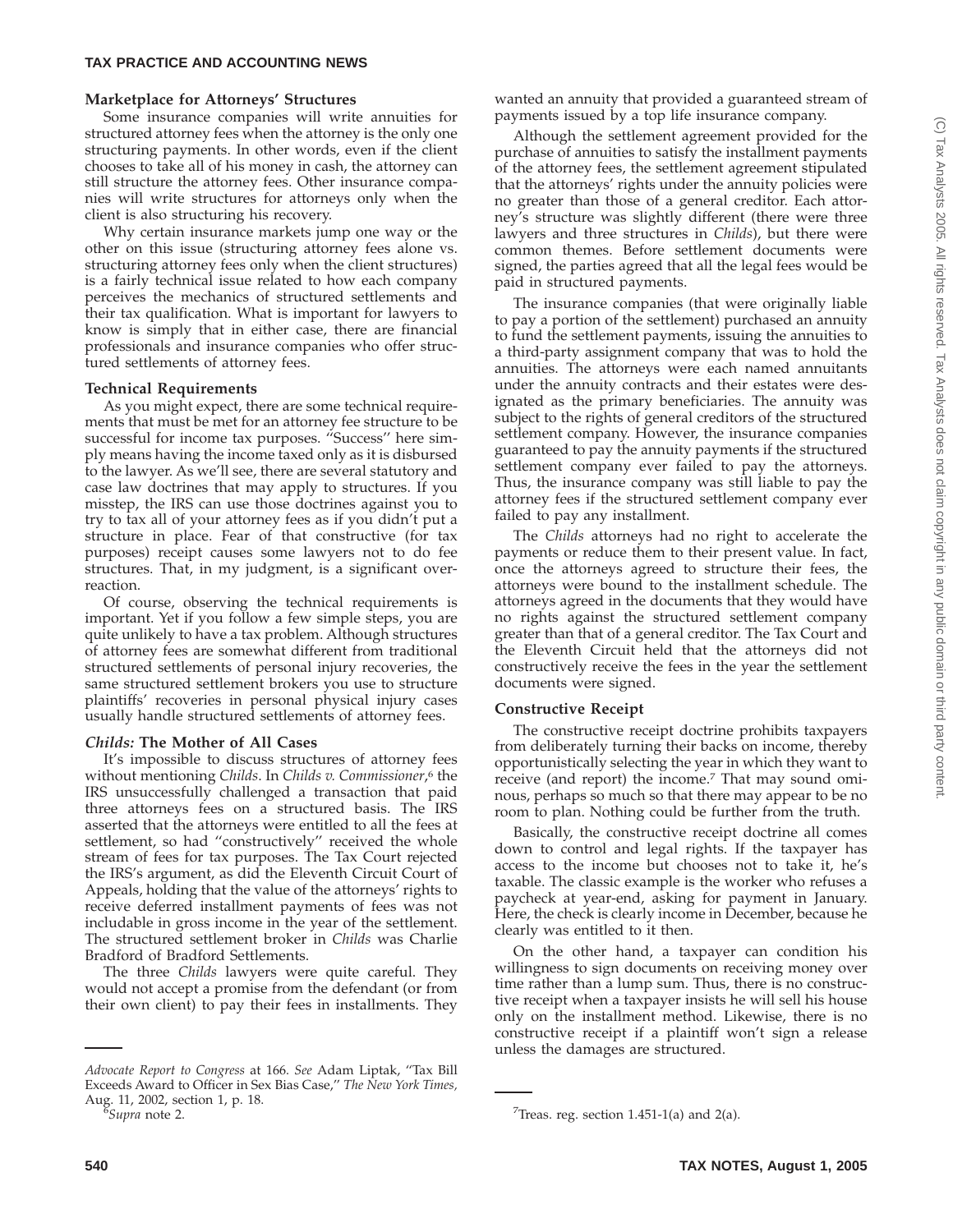The same principles apply to plaintiffs' lawyers. Of course, some precautions are necessary. The attorneys must be specifically precluded from withdrawing their attorney fees earlier than the scheduled payment dates. The documents must prevent the attorneys (or their beneficiaries) from accelerating, deferring, increasing, or decreasing their scheduled payments. The attorneys should have no right or power to receive any payment before the scheduled payments are made.

But that doesn't mean one can't structure the arrangement to provide security. Actually, the security can be ironclad without running afoul of constructive receipt. The fact that an annuity is the asset from which the installment payments will be made to the lawyer doesn't change that. However, the annuity contract should not be owned or controlled by the attorney. Instead, the annuity should be owned by, and issued in the name of, an assignment company. That makes it difficult for the IRS to argue that the annuity contract is somehow ''set aside for'' or ''otherwise made available to'' the attorney.8 The annuity contracts in *Childs* were owned by, and in the name of, the structured settlement company.

#### **Deferred Compensation Authorities**

Since we've knocked down ''constructive receipt'' concerns, let's go to the next argument the IRS might make. A defendant's assignment of its obligation to pay the claimants' attorney fees (as part of the settlement award) is a deferred compensation arrangement. The IRS has often scrutinized deferred compensation arrangements, so it's appropriate to look at those authorities, too.

Most legal authorities considering deferred compensation arrangements involve an employer/employee relationship, with the employer agreeing to defer payments of future compensation for the employee. In a traditional deferred compensation arrangement, before the compensation is earned by the employee, the employer can agree to pay the compensation in the future. In an attorney fee structure, the attorney will elect to enter into a deferred compensation arrangement *before* the settlement discussions have concluded, and *before* the settlement documents are signed.

A solid line of case law supports deferred compensation arrangements in which an employee makes an irrevocable election to defer compensation (such as bonuses, stock, commissions, and so on) before the amounts are determined or earned.<sup>9</sup> If the attorney agrees to the structured payment of attorney fees in the contingency fee contract, the attorney has clearly agreed to a deferred payment arrangement before his fees were earned. Of course, the contingency fee agreement will usually be silent as to whether the attorney agreed to structure his fees. In that case, the settlement agreement should include language stating that the attorney's election to receive his fees in structured installments is irrevocable. Plus, it is a good idea to amend the contingency fee

agreement to call for an attorney fee structure before settlement just to be clear on that point, even if that amendment is made shortly before the case settles.

The fee agreement and settlement agreement language is short and simple. I use something like the following language in the settlement agreement:

Attorney acknowledges and agrees that the election to receive Periodic Payments was made by Attorney prior to the execution of this Settlement Agreement. This election by Attorney is irrevocable and cannot be rescinded under any circumstances.

#### **Continuing Relevance of** *Childs*

As noted above, the IRS lost *Childs*, <sup>10</sup> both in the Tax Court and on appeal. Even so, the *Childs* holding might be enforceable against the IRS only by taxpayers residing in the Eleventh Circuit. No one has yet to fight a *Childs*-like battle elsewhere in the country. Technically, the Tax Court is bound by *Childs* only in the Eleventh Circuit, $11$  and the IRS could take a position contrary to *Childs* outside the Eleventh Circuit.

However, even the Tax Court will typically follow published authority from another circuit when no other published guidance exists. That's certainly the case here. Moreover, although the IRS has not formally acquiesced in *Childs*, the IRS now seems to follow *Childs*-like principles (pun intended). For example, the IRS recently indicated that there should be no constructive receipt when a taxpayer makes an irrevocable election to receive periodic payments, as long as the taxpayer's control of the payments was subject to substantial limitations or restrictions.12

Plus, the IRS has even begun citing *Childs* as authority. For example, in FSA 200151003,<sup>13</sup> the IRS cites *Childs* for the proposition that when attorneys enter a structured settlement arrangement calling for deferred payments of their attorney fees, there is no constructive receipt as long as the settlement is entered into before the attorneys obtain an unconditional right to compensation for their services. That suggests that the IRS has seen the writing on the wall and that properly implemented attorney fee structures are unassailable.

#### **Economic Benefit Doctrine**

Another judicially created tax doctrine relevant to attorney fee structures is the economic benefit doctrine. The economic benefit doctrine rests on a fundamental principle. If a promise to pay an amount is funded and secured by the payor, and the payee needs only to wait for unconditional payments, the payee has a current

<sup>8</sup> *See id.*

<sup>9</sup> *See Veit v. Commissioner*, 8 T.C. 809 (1947); *Commissioner v. Oates*, 207 F.2d 711 (7th Cir. 1953); *Robinson v. Commissioner*, 44 T.C. 20 (1965); *Martin v. Commissioner*, 96 T.C. 814 (1991).

<sup>10</sup>*Supra* note 2. <sup>11</sup>*See Golsen v. Commissioner*, 54 T.C. 742 (1970), *aff'd on another*

<sup>&</sup>lt;sup>12</sup> Rev. Rul. 2003-115, 2003-46 IRB 1052, *Doc 2003-23359, 2003* TNT 209-15.

*TNT 209-15.* 132001 FSA LEXIS 173, *Doc 2001-31373, 2001 TNT 247-70* (Dec. 21, 2001).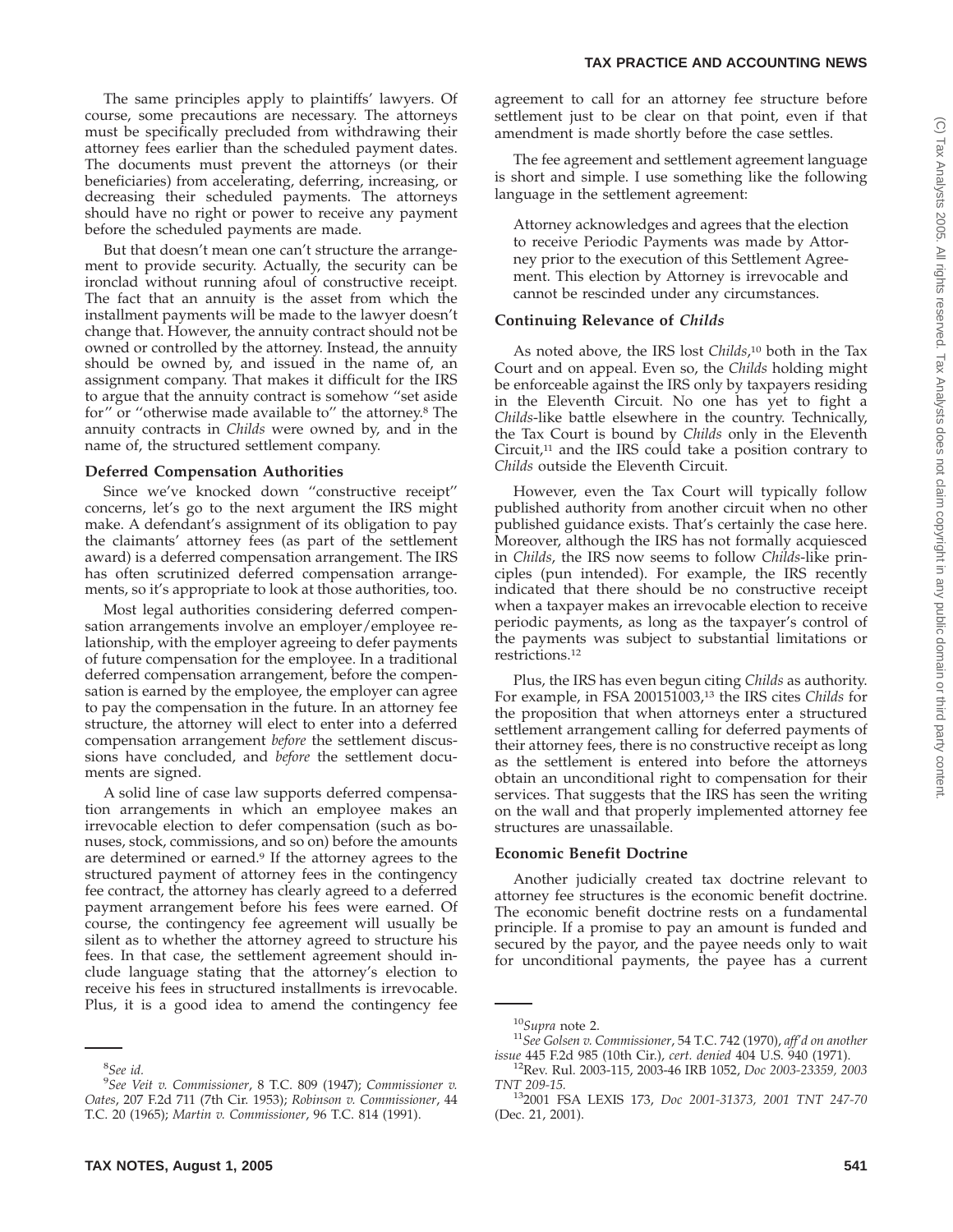economic benefit. In such a case, the payee must recognize income on the full value of the payments in the year the contract is signed.14

The economic benefit doctrine is based on the theory that a promise to pay deferred compensation in the future — in and of itself — can constitute income. The amount taxed would be the amount of that obligation, discounted to present value. A payee will be treated as receiving the current economic benefit of future payments when a separate fund or trust is established that is unconditionally and irrevocably dedicated to the payee.

For example, in *Sproull v. Commissioner*, <sup>15</sup> the court found that an economic benefit had been conferred on a taxpayer when the taxpayer's employer established a trust to compensate the taxpayer for past services. The employer established a trust in 1945 to be paid to the taxpayer in 1946 and 1947. The court held that the taxpayer received current compensation equal to the value of the money transferred to the trust, because the transfer to the trust provided the taxpayer with an economic benefit.16

However, not all rights to receive periodic payments trigger the economic benefit doctrine. For example, in Rev. Rul. 79-220,<sup>17</sup> the IRS concluded that a right to receive certain periodic payments did not confer an economic benefit on the recipient. The taxpayer entered into a settlement with an insurance company for periodic payments over an agreed period. The taxpayer had no immediate right to a lump sum amount, and no control of the insurance company's investment fund, which had been set aside to pay the obligation.

The insurance company was the owner of the annuity, and it (rather than the taxpayer) owned all rights to the annuity. The insurance company's general creditors could pursue a claim against the annuity to satisfy their claims (while the taxpayer's creditors could not pursue a claim against the annuity). The ruling concluded that the taxpayer's right to receive the monthly settlement payments did not impute actual (or constructive) receipt to the taxpayer. Likewise, Rev. Rul. 79-220 concluded that no economic benefit was conferred on the taxpayer for the lump sum amount invested by the insurance company to fund the settlement payments.

## **Proper Structure Avoids Worries**

Properly implemented attorney fee structures avoid that problem. However, it's useful to see what does *not* work, and where lawyers might misstep. The economic benefit doctrine *would* be triggered if the annuity contract names the *attorney* as the irrevocable payee.18 That's why an annuity contract purchased to fund an obligation to pay structured attorney fees will be in the name of an assignment company, *not* in the name of the attorney.

The assignment company will purchase the annuity to fund its obligation without making the attorney the irrevocable beneficiary of the annuity. In such a properly structured attorney fee arrangement, the economic benefit doctrine simply should not apply. In fact, in Rev. Rul. 72-25,19 the IRS ruled that no economic benefit occurred when an employer purchased an annuity to fund payments and the employer (not the employee) was the named beneficiary of the annuity contract.20

The attorney will not be the applicant or owner of the annuity contract in a properly documented attorney fee structure. Once issued, that policy will remain an asset of the assignment company, subject to its creditors' claims. That avoids the economic benefit doctrine.

## **Section 83**

Up to now we've addressed nonstatutory doctrines the IRS might pursue. Now we need to address section 83. The IRS argued section 83 in *Childs* and lost. Basically, section 83 codifies the economic benefit doctrine related to compensation for services.

Clearly, attorney fees in a contingent fee case are compensation for the attorney's services. Yet the attorney fees are not taxable until those fees are ''vested'' or are no longer ''subject to a substantial risk of forfeiture.'' There are strong arguments that the defendant or defendant's insurer has not transferred property to the attorney constituting funded or secured promises to pay, triggering taxation on the present value of the attorney fees under section 83.

Section 83 states that if property is transferred to any person in connection with the performance of services, the person who performed the services must include the fair market value of the property in his income in the first year in which the property becomes transferable or is not subject to a substantial risk of forfeiture (whichever comes first). The term ''property'' includes real and personal property other than money, or an unfunded and unsecured promise to pay in the future.<sup>21</sup> Property also includes a beneficial interest in assets transferred or otherwise ''set aside from the claims of creditors of the transferor, for example, in a trust or escrow account.''22

Under section 83, property is taxed when it is transferred to an attorney unless it is both nontransferable and subject to a substantial risk of forfeiture.<sup>23</sup> A transfer occurs when the attorney acquires a beneficial interest in the property.24 That is why in an attorney fee structure the annuity will be ''owned'' by the assignment company. If the right to full enjoyment of the property is conditioned on the future performance of substantial services, a ''substantial risk of forfeiture'' will exist.25

<sup>14</sup>*Commissioner v. Smith* 324 U.S. 177 (1945); *Drysdale v. Commissioner*, 277 F.2d 413 (6th Cir. 1960), *rev'g* 32 T.C. 378

<sup>&</sup>lt;sup>15</sup>16 T.C. 244 (1951), *aff'd per curiam* 194 F.2d 541 (6th Cir.<br>1952).

<sup>1952).</sup> <sup>16</sup>*Id.* 171979-2 C.B. 74. <sup>18</sup>*See Brodie v. Commissioner*, 1 T.C. 275 (1942); *Oberwinder v. Commissioner*, 35 T.C. 429 (1960), *aff'd* 304 F.2d 16 (8th Cir. 1962).

<sup>191972-1</sup> C.B. 127. <sup>20</sup>*See also Childs v. Commissioner*, 103 T.C. 634 (1994), *aff'd* <sup>89</sup>

<sup>&</sup>lt;sup>21</sup>Treas. reg. section 1.83-3(e). <sup>22</sup>Id.<br><sup>23</sup>Section 83(a); Treas. reg. section 1.83-1. <sup>24</sup>Treas. reg. section 1.83-3(a). <sup>25</sup>Section 83(c)(1); Treas. reg. section 1.83-3(d).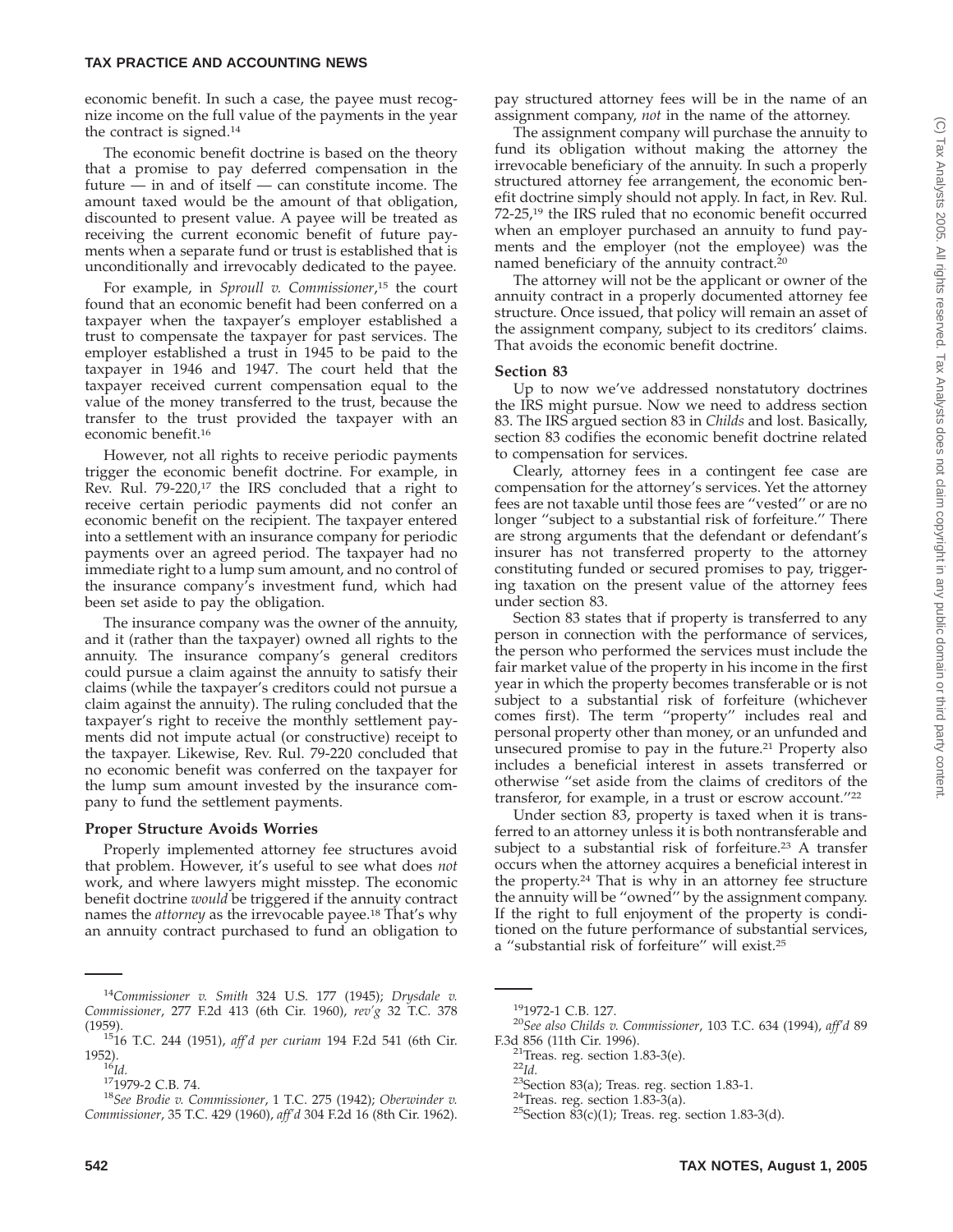The statute and the regulations do not define when a promise to pay is ''funded.'' There is case law suggesting that funding occurs when the obligor is not required to do anything for there to be a distribution of the proceeds to the beneficiary.26 When the beneficiary realizes a nonforfeitable economic financial benefit, the payments become ''funded,'' or secured. In contrast, when a trust or insurance proceeds are subject to the general creditors of the obligor, no funding has occurred.<sup>27</sup>

If an annuity company guarantees payment of the attorney fees should the assignment company ever fail to pay those fees, that mere guarantee does not fund or secure the attorney's right to receive payments under the structure. Indeed, the IRS argued precisely that point and lost — in *Childs*. The *Childs* court stated, ''It is well settled that a simple guarantee does not make a promise secured, since by definition a guarantee is merely itself a promise to pay.''28

The *Childs* court was satisfied that the owner of the annuity was the structured settlement company, not the attorneys. Indeed, the structured settlement company retained all rights incident to ownership, including the right to change the beneficiary (the attorney) while the beneficiary was still living. Furthermore, the attorneys could not accelerate, defer, increase, or decrease their attorney fees (once structured) during the term of the payment period. As long as the assignment company remains the sole owner of the annuity, and the attorneys have no rights under the policy greater than those of a general creditor, the attorneys should not realize the present value of the structured fees.

#### **Assignment of Income**

The assignment of income doctrine is a kind of last gasp of the IRS. When all else fails, they trot out that old saw. The assignment of income doctrine is usually asserted when a taxpayer transfers his right to receive future income to another (usually a spouse, child, or other relative). That judicially created doctrine requires the taxpayer to recognize income when amounts are paid to the assignee, in effect disregarding the taxpayer's attempt to assign the income to someone else. Conceivably, the IRS might argue that a defendant's assignment of its obligation to pay its claimants' attorneys somehow is an assignment of income to the attorneys. Yet, as we'll see, that is a lost cause by the IRS.

The assignment of income doctrine is practically an artifact, hailing from a 1930 Supreme Court decision, *Lucas v. Earl*. <sup>29</sup> The assignment of income doctrine was created by the courts to deal with taxpayers who turn their back on income and who try to shift the receipt and

tax liability to someone else.<sup>30</sup> In *United States v. Basye*,<sup>31</sup> faced with a deferred compensation arrangement, the Supreme Court found that the arrangement outlined in *Basye* violated the assignment of income doctrine.

In *Basye*, Kaiser Permanente and Kaiser Foundation made an arm's-length agreement to contract for medical services. A partnership of physicians (Kaiser Foundation) agreed to transfer funds to a trust that would pay future retirement benefits for both nonpartner and partner physicians who provided services to Kaiser Foundation. The partnership never reported the income transferred on behalf of the physicians in its gross income in any year. The physicians merely intended to report the income they received from the retirement plans when it was distributed to them.

The Supreme Court upheld the IRS's assertion of the assignment of income doctrine. Because the partners of the partnership would have been taxed on their distributive share of the partnership income (regardless of whether the partnership made any distributions), the partners had attempted to avoid taxation by the purported transfer to the trust.32

Of course, in an attorney fee structure, the defendant assigns its obligation to pay its claimants' attorney fees to the assignment company to be paid on a structured basis. That is quite unlike the "traditional" assignment of income situation, in which the taxpayer assigns income he is about to earn to another, typically a family member or an entity owned and controlled by the taxpayer.

As long as the attorneys enter into a structured attorney fee arrangement and make their election in writing before their fees are actually earned (that is, before the settlement documents are signed), there should be no assignment of income. Ideally, that election by the attorneys should be made before the attorneys' precise share of the settlement is determined, and the election should be irrevocable to all parties in the transaction.

## **Hail-Mary Passes**

Technically speaking, there are a few other tax arguments the IRS could make, but they don't present problems. One of those arguments is the ''cash equivalency doctrine.'' Essentially, it states that if a promise to pay a benefit to an individual (even though it is unfunded) is unconditional and exchangeable for cash, that promise is the same as cash and will be currently taxable.

<sup>26</sup>*See Sproull v. Commissioner*, 16 T. C. 244 (1951), *aff'd* 194 F.2d 541 (6th Cir. 1952); *Centre v. Commissioner*, 55 T.C. 16 (1970);

*Minor v. United States,* 772 F.2d 1472 (9th Cir. 1985). <sup>27</sup>*Childs v. Commissioner, supra* note 2. <sup>28</sup>*Childs v. Commissioner, supra* note 20 at 652, *citing Berry v. United States*, 760 F.2d 85 (4th Cir. 1985), *aff'g per curiam* 593 F. Supp. 80, 85 (M.D.N.C. 1984).<br><sup>29</sup>281 U.S. 111 (1930).

<sup>30</sup>*Lucas v. Earl, supra* note 29 (taxpayer-husband assigned to his wife half of his salary and fees that he earned; the Court treated the assigned amounts as his income); *Helvering v. Eubank*, 311 U.S. 122 (1940) (taxpayer assigned to corporate trustees his insurance renewal commissions; the Court concluded that he remained taxable on the insurance renewal commissions he earned); *Helvering v. Horst*, 311 U.S. 112 (1940) (taxpayer assigned to his son his negotiable bond interest coupons; the Court found he should include the amount of bond interest he would have earned from the bonds but for the

transfer). 31410 U.S. 441 (1973), *rev'g* 450 F.2d 109 (9th Cir. 1971), *aff'g* 295 F. Supp. 1289 (N.D. Cal. 1968). <sup>32</sup>*Id.*